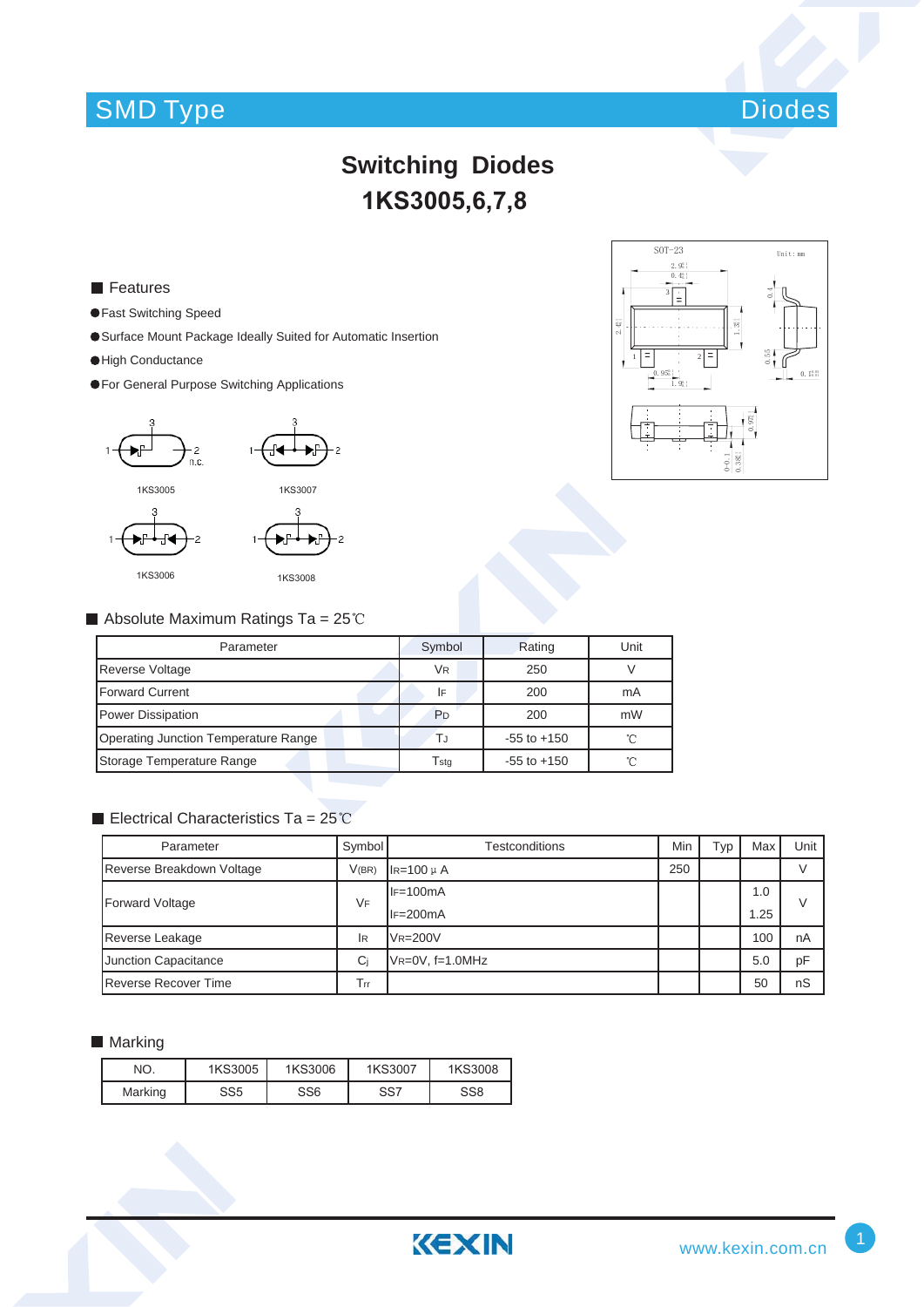### SMD Type







Device mounted on an FR4 printed-circuit board.

Fig.1 Maximum permissible continuous forward current as a function of ambient temperature.



(1)  $T_j = 150 °C$ ; typical values.

(2)  $T_i = 25 \degree C$ ; typical values.

(3)  $T_i = 25$  °C; maximum values.

Fig.2 Forward current as a function of forward voltage.



Based on square wave currents.

 $T_j = 25$  °C prior to surge.

Fig.3 Maximum permissible non-repetitive peak forward current as a function of pulse duration.